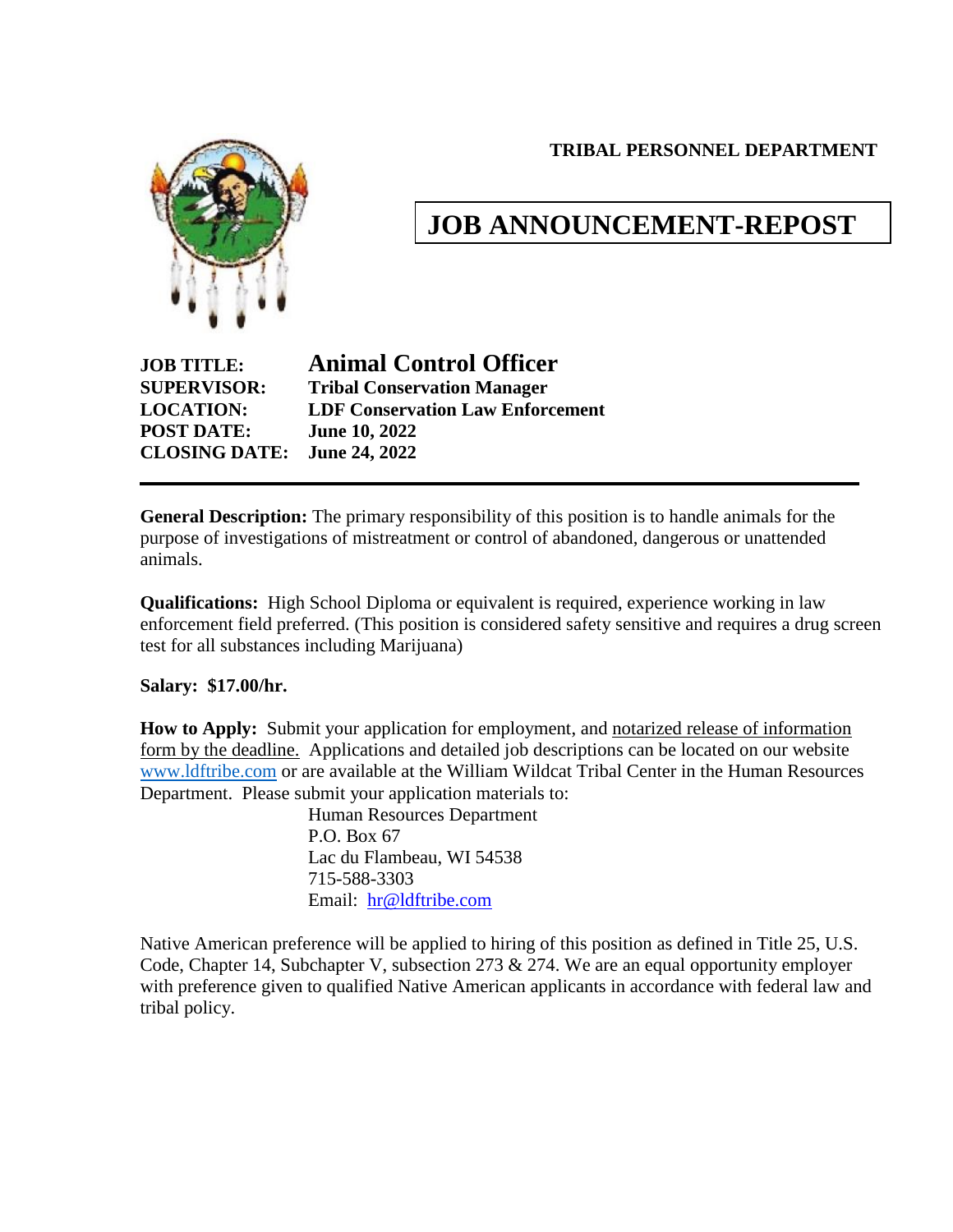#### **Lac du Flambeau Band of Lake Superior Chippewa Indians Nonexempt Position Description**

- **A. TITLE OF POSITION**: Animal Control Officer
- **B. DEPARTMENT:** LDF Conservation Law Enforcement Program
- **C. SUPERVISOR'S TITLE:** Tribal Conservation Manager
- **D. DESCRIPTION OF DUTIES:** The primary responsibility of the Animal Control Officer is to handle animals for the purpose of investigations of mistreatment or control of abandoned, dangerous, or unattended animals. Specific duties include but are not limited to:
	- Inform the public of the importance of proper animal control and having their pets vaccinated/spayed.
	- Organize and assist with the operation of a rabies vaccination clinic.
	- Responsible for picking up stray and/or nuisance animals within the community and transporting to approved holding facilities. This includes disposing of seriously injured or dead animals in a humane manner.
	- Responsible for the investigation of alleged animal bites to people complaints, and order necessary quarantines for rabies observation.
	- Become familiar with and work in conformance with State and Tribal Animal Control regulations.
	- Work cooperatively with other governmental agencies that he/she may come in contact with.
	- Investigate reports of animal attacks or animal cruelty, interviewing witnesses, collecting evidence, and writing reports.
	- Capture and remove stray, uncontrolled, or abused animals from undesirable conditions, using nets, nooses, or other trapping devices, as necessary.
	- Supply animals with food, water, and personal care.
	- Write reports of activities, and maintain files of impoundments and dispositions of animals.
	- Prepare for prosecutions related to animal treatment, and give evidence in court.
	- Examine animals for injuries or malnutrition, and arrange for any necessary medical treatment.
	- Contact animal owners to inform them that their pets are at animal holding facilities.
	- Educate the public about animal welfare, and animal control laws and regulations.
	- Clean facilities and equipment such as dog pens and animal control trucks.
	- Remove captured animals from animal-control service vehicles and place animals in shelter cages or other enclosures.
	- Issue warnings or citations in connection with animal-related offenses, or contact police to report violations and request arrests.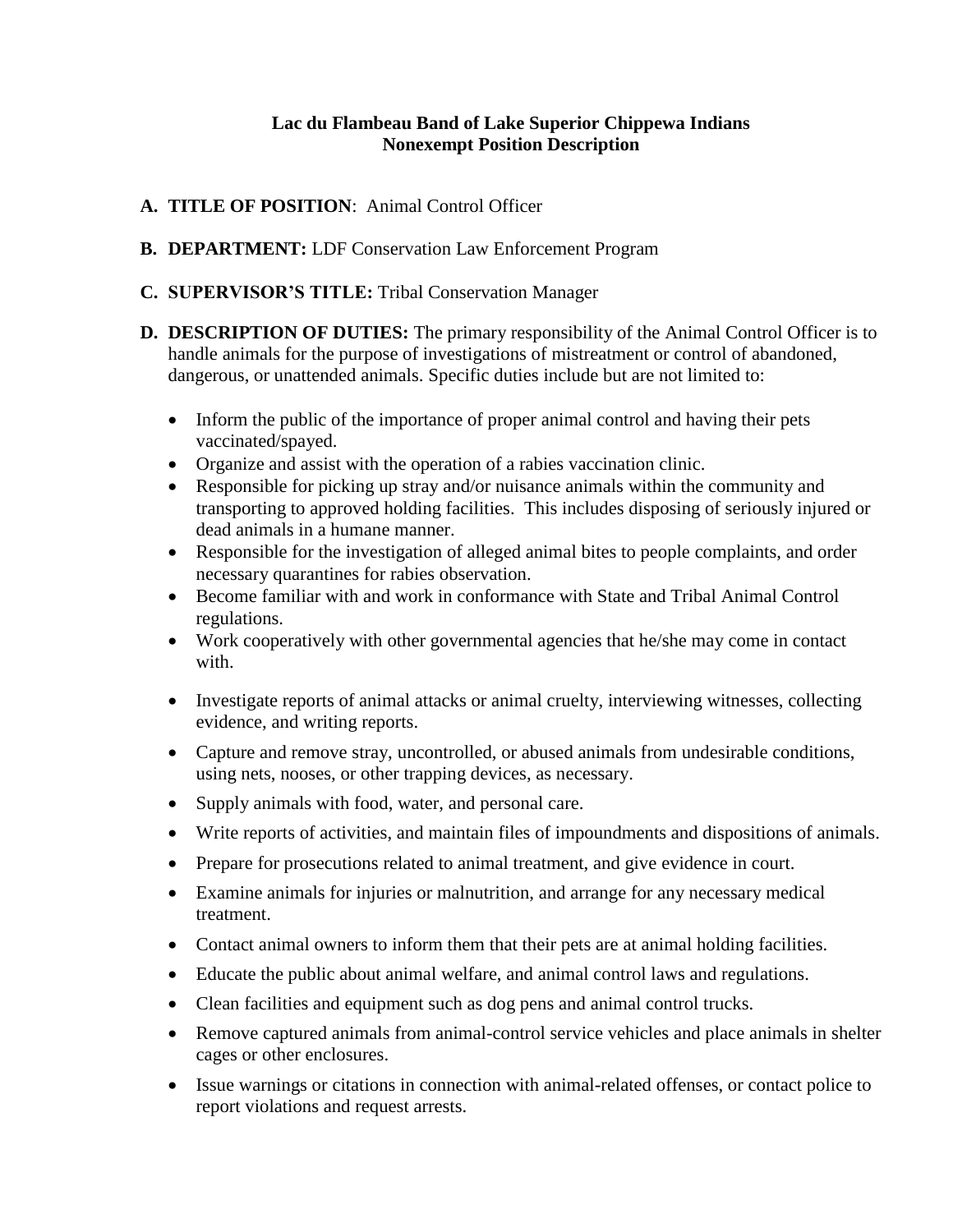- Examine animal licenses, and inspect establishments housing animals for compliance with laws.
- Euthanize rabid, unclaimed, or severely injured animals.
- Answer inquiries from the public concerning animal control operations.
- Organize the adoption of unclaimed animals.
- Other tasks deemed necessary by the Manager.

### **E. POSITION RELATIONSHIPS:**

- **1. Internal:** Contact with Conservation law staff and Tribal Law Enforcement
- **2. External:** Contact with the public, local animal facilities.

## **F. SUPERVISORY RESPONSIBILITIES:** None

- **G. SUPERVISION RECEIVED**: Woks independently with supervision and direction from Conservation Law Manager.
- **H. EDUCATION:** High School diploma or equivalent is required.
- **I. EXPERIENCE**: Experience working in law enforcement field preferred.

# **J. SKILLS:**

- Must be in good physical condition to perform the assigned duties.
- Must have a telephone and be available to work when needed in emergency situations day or night.
- Must be adept in public relations, communicate effectively with the public, deal fairly and courteously with people in the field.
- Must be able to effectively submit written reports and if necessary testify in court proceedings.
- Must have a valid Wisconsin driver's license and proof of insurance.
- Must maintain a good driving record.

# **K. WORKING ENVIRONMENT:**

**1. Work Conditions:** Work is performed in office setting, along with working outdoors in all weather conditions.

**2. Exposure to Hazards**: Exposure to persons or animal situations that may be undesirable.

**3. Physical Requirements:** Performs routine tasks that require a capacity to intermittently sit, stand, walk, bend and occasionally lift heavy objects. Substantial amount of strength may be required to assist or subdue unruly animals,

**BEHAVIORS:** The vision, goals and objectives of the Lac du Flambeau Band of the Chippewa Indians requires the Animal Control Officer to perform in both a professional and personable manner. The manner in which the employee relates to fellow employees, clients and visitors is